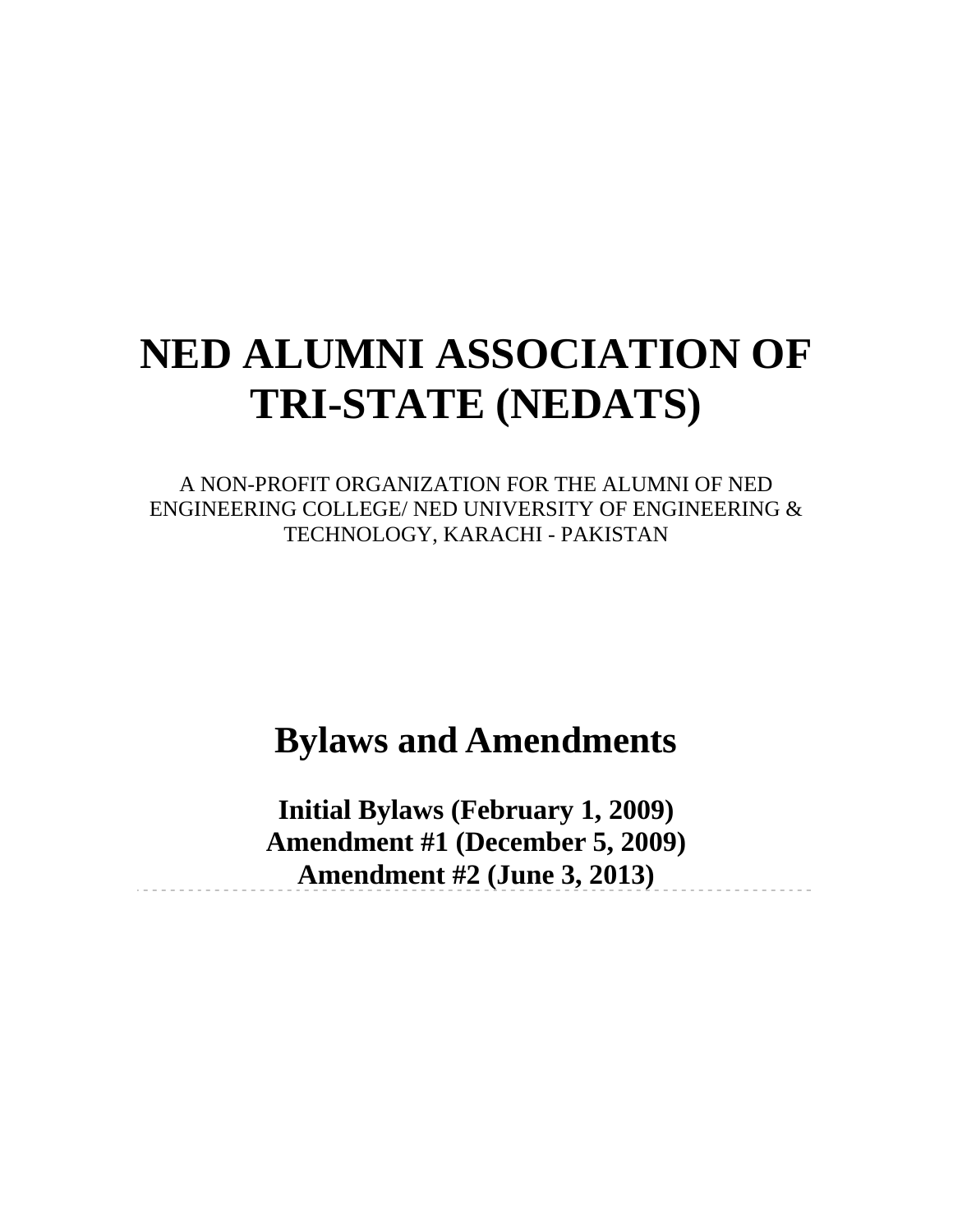# **ARTICLE-I NAME**

# **SECTION 1:**

The name of the organization shall be "NED Alumni Association of Tri-State" hereinafter called and referred to as "NEDATS".

It is a clearly defined, members motivated and financed, non-profitable, technical, social and welfare organization of the graduates of NED Engineering College/NED University of Engineering and Technology, Karachi, Pakistan, henceforth referred as "NEDIANS" who are legal Residents of **entire State** of New York or New Jersey or Connecticut not commonly known Tri-State which consists of only NY metro area.

# **SECTION 2:**

The name of "NEDATS" shall be only used as authorized by the "Board of Directors". The privilege of the use of NEDATS' name, goodwill or credibility by any member as per article V will be withdrawn, if deemed advisable by the two-third majority of the total "Board of Directors".

# **SECTION 3:**

All policy statements and commitments in which name, goodwill or credibility of NEDATS is used, shall first be submitted to the "Board of Directors" for approval except when a member is authorized by the "Board of Directors".

# **ARTICLE – II OBJECTIVE**

The objective of NEDATS shall be to promote interaction and closer contact amongst its members to achieve collective benefits for the NEDIANS and their Alma Mater. This noble cause shall be achieved by such means as holding technical and social meetings, lectures, seminars, training courses and other activities as deemed necessary. NEDATS shall raise funds for its activities by the annual membership fee, contributions by the members and outside sponsorship.

#### **ARTICLE-III DEFINITIONS**

#### **SECTION 1: Terms**

The terms used in these bylaws shall convey the meaning stated here under unless it is defined otherwise in the text where they are used.

#### **SECTION 2: Bylaws**

As defined here under, the rules and regulations approved by the interim "Board of Directors" shall be considered the bylaws for the conduct of day-to-day business of the Association and shall form its constitution. They will be referred to in the text by the term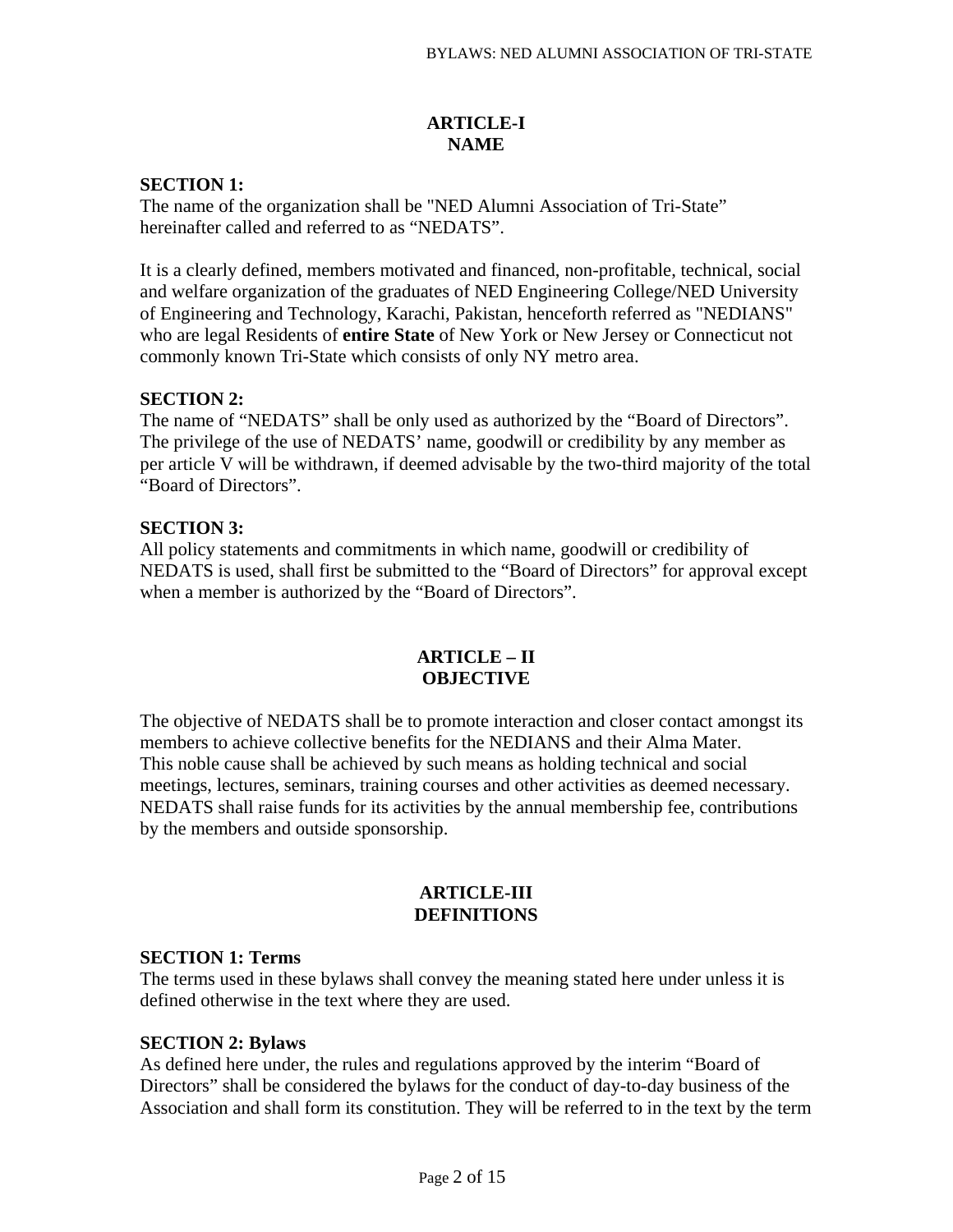bylaws.

# **SECTION 3: NEDATS:**

"NED Alumni Association of Tri-State" hereinafter shall be referred to as "NEDATS" and this term shall be used in the text of the bylaws for the purpose stated herein.

### **SECTION 4: Board of Directors:**

The Board of Directors shall consist of nine (9) Office Bearers. The members of the Board of Directors must be residing continuously in either New York or New Jersey or Connecticut State for at least one (1) year at the time of election and shall be in good standing. The "Board of Directors" shall hereinafter be referred to in the text by the term "Board".

# **SECTION 5: Board of Trustees:**

The Board of Directors of NEDATS are also the Board of Trustees for NEDATS.

# **SECTION 6: General Body:**

All members as defined in Article I Section 1 present in a General Meeting will form the "General Body" of the Association.

# **ARTICLE-IV CODE OF ETHICS**

As a member of NED Alumni Association of Tri-State he/she shall pledge:

(1) To abide by the Laws of Local, State and Federal government of USA

(2) To assume the responsibility of promoting harmony among fellow members.

(3) To deal fairly with all members and avoid any discrimination.

(4) To always remember that NEDATS is a social organization of NEDians and shall endeavor to enhance its professional image among the sister organizations with similar goals and objectives.

#### **ARTICLE-V MEMBERSHIP and MEMBERS' RIGHT**

#### **SECTION 1: Requirement and Eligibility of Membership:**

A degree/diploma from the NED Engineering College/NED University of Engineering & Technology, Karachi is a must for the membership of NEDATS and must be a legal resident of either New York or New Jersey or Connecticut State.

# **SECTION 2: Members' Entitlement:**

Every member is entitled and privileged to and will be called to attend all the regular or special events. Only members who are in good standing fifteen (15) days before any NEDATS voting or general meeting and remain in good standing at time of such an event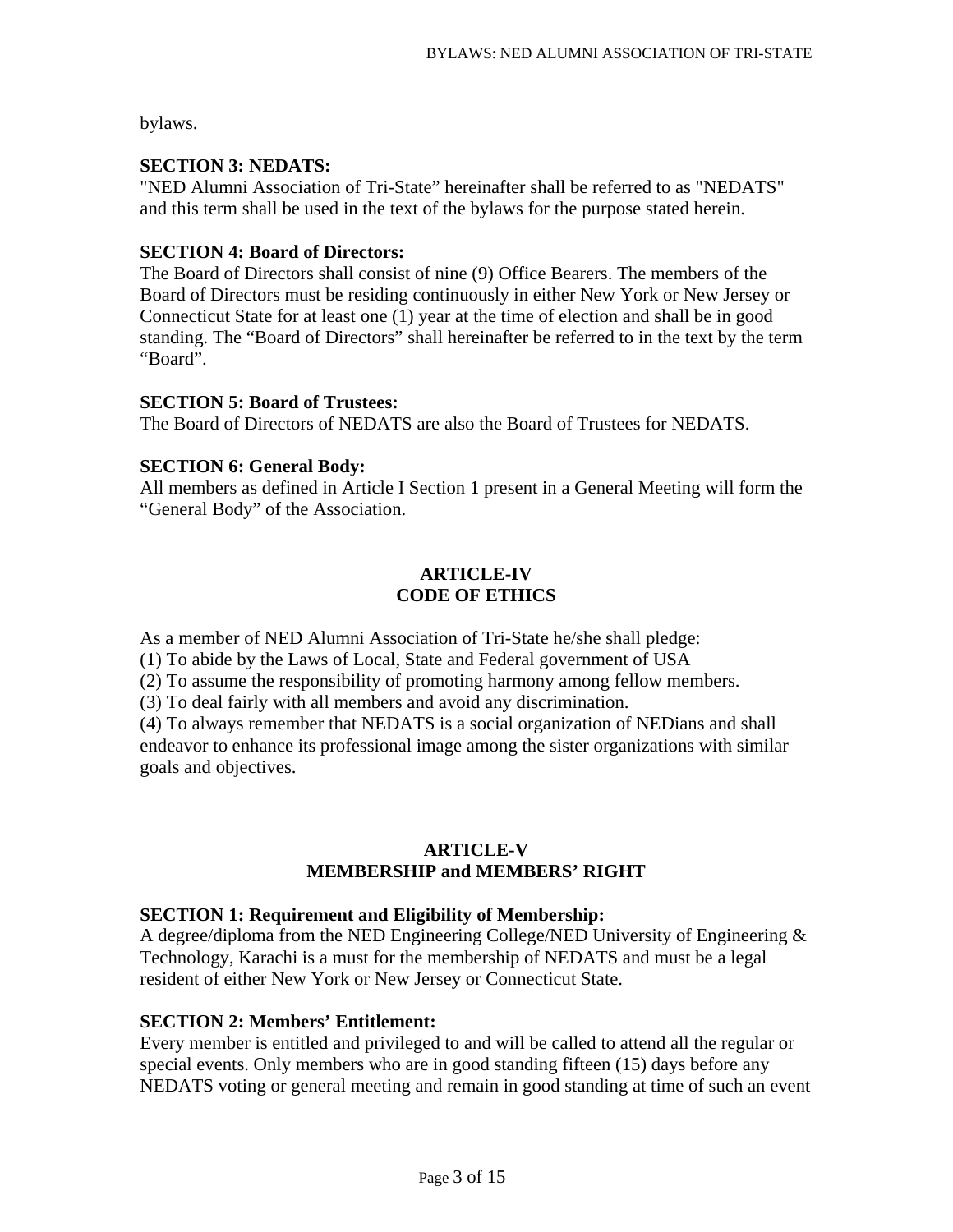can express their opinion in Annual General Meetings or take part in any voting except election of Board of Directors.

#### **SECTION 3: Member in Good Standing:**

Any member as described in article V section 1 who is current with his/her annual membership fee shall be considered as member in good standing.

# **SECTION 4: Contesting and Voting in Election:**

Any member who is in good standing on the 10th day from announcement of an Election and remain in good standing till the time of election shall be eligible to contest and vote for any "Board" position as explained in article IX. A member can contest only for one position at a time.

# **SECTION 5: Not Eligible for Contesting Election:**

If a member is an Office Bearer of some other NED Alumni Association, he/she cannot seek election for any position with NEDATS. Members nominated to represent NEDATS in other organizations are exempted from this requirement.

# **SECTION 6: Termination of Membership:**

If a member moves out permanently of the defined area of this organization, his/her membership is automatically terminated. In this section permanently means more than six (6) months continuous absence from the defined area of this organization.

# **ARTICLE VI FEES AND DUES**

#### **SECTION 1:**

The Annual Membership Fee shall be such amounts as determined from time to time by the "Board" and must be approved by at least two-third majority of the total of the "Board" and must be sought for prior to application.

#### **SECTION 2:**

The membership dues shall be payable in advance, as determined from time to time by the "Board".

#### **SECTION 3:**

Annual membership is effective from the date membership dues are received by NEDATS and is valid for one year from that date.

# **SECTION 4:**

Other than payment for spouse all dues must be paid by the member themselves. It cannot be directly or indirectly paid by anyone on someone's behalf. Any violation of this rule may result in termination of membership for all involved for three (3) years.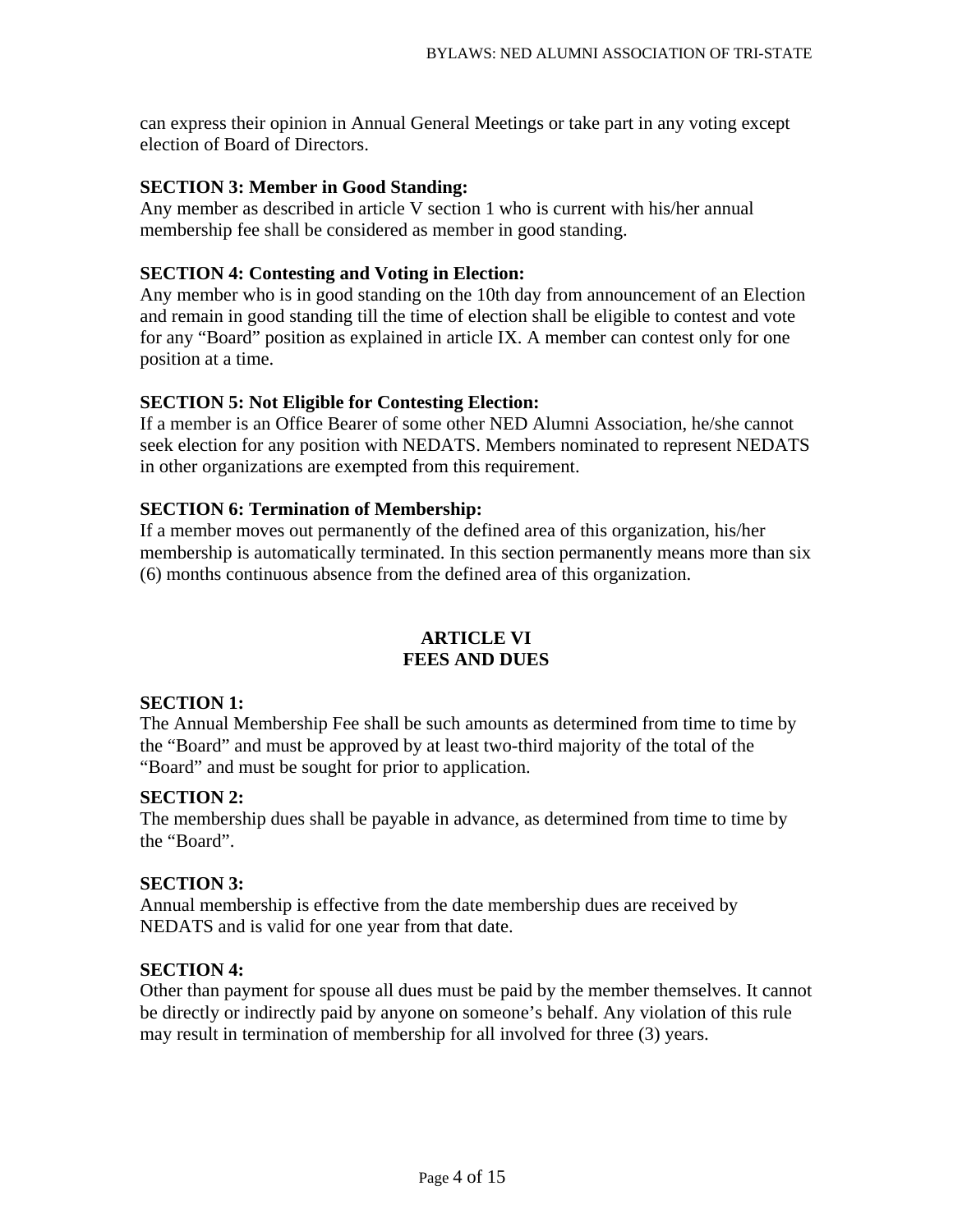# **ARTICLE-VII FISCAL YEAR**

# **SECTION 1:**

The fiscal year shall be from 1st of January to 31st of December of each calendar year.

### **SECTION 2:**

Yearly financial report and statements of the Association covering the earnings and expenditures incurred during the whole fiscal year shall be produced by the Finance Secretary. Other financial reports and statements shall be produced by the Finance Secretary at such times as required or requested by the "Board".

#### **ARTICLE-VIII BOARD MEETINGS**

#### **SECTION 1: Quorum:**

A quorum of 5 out of 9 members of the "Board" shall be required for all the meetings. When a two- third majority requirement is needed to pass any rule, it means six (6) out of nine (9) votes are essential.

#### **SECTION 2: Board Meeting:**

The "Board" meeting shall be held every four (4) months which means three (3) times per year. Additional meetings may take place as it may deem necessary at the call of the President, or the Vice President in the absence of the President or on the request of at least four (4) board members.

The General Secretary shall inform the members of the "Board" about the meeting place and agenda ten (10) days prior to such meetings.

#### **SECTION 3:** Annual General Meeting (AGM)

The Annual General Meeting of NEDATS shall be held at such time and place as may be decided by the "Board".

The General Secretary in consultation with the President or Vice President, as the case may be, shall finalize the agenda of the meeting and shall inform all registered members on record about the place and agenda sixty (60) days prior to the AGM.

#### **SECTION 4: Special Meetings:**

A special meeting may be called at anytime, with a written notice sent via postal mail or e-mail of seven (7) days prior to the meeting, at the request of the President or two-third majority of the total members of the "Board".

All notices of such meetings shall state the time, place and agenda to be discussed.

#### **SECTION 5:**

Resolution for discussion of any other matter or topic in any special Meeting must be supported by the majority of the members of the "Board".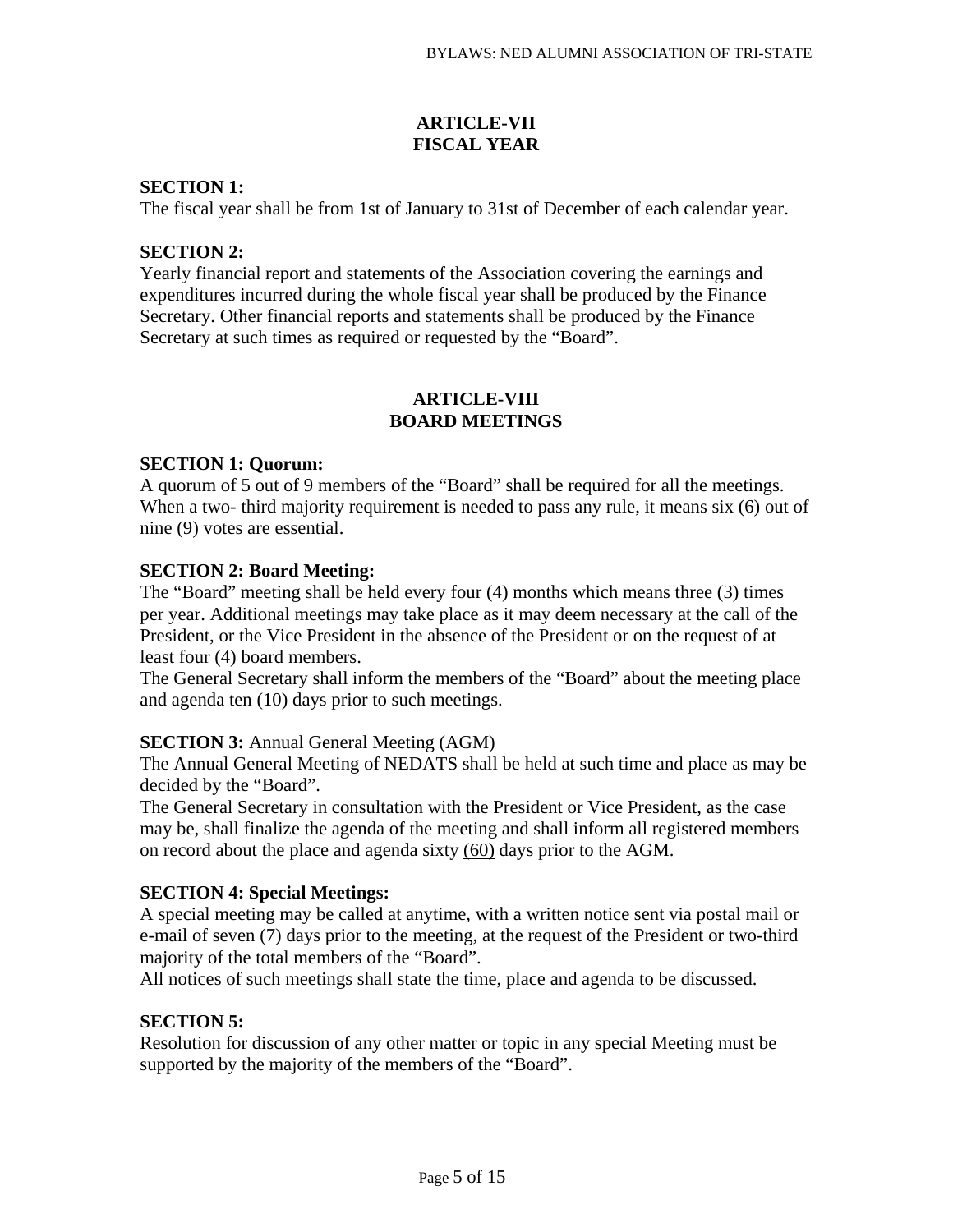### **SECTION 6: Majority Vote:**

At all meetings, every permissible issue shall be decided by a majority of votes of the "Board" members present in person. In case of tie, the presiding person vote shall be considered as tiebreaker.

# **SECTION 7: Show of Hands Voting:**

Every issue shall be decided in first instance by show of hands unless a poll is demanded by any member. Upon a show of hands, every member having voting rights shall have one vote. The Presiding "Board" member shall declare that a resolution has been carried or not. An entry to that effect in the minutes of the association shall be admissible evidence of the adoption or defeat of a resolution. No secret ballot shall be allowed either by a member or members or any member of the "Board" or by anybody.

# **SECTION 8: Standing Committee Meetings:**

The Standing Committee meetings may be held by the members of any Standing Committee to expedite the task of the Committee as assigned by the "Board".

#### **SECTION 9: Failure to Attend Meetings:**

Any "Board" member who fail to attend three (3) continuous regular meeting without any approved leave of absence by at least two-third majority of the "Board", will lose his/her position in the "Board".

#### **SECTION 10: Losing Board Position:**

If any "Board" member fails to maintain his/her membership status in good standing, he/she will automatically lose his/her "Board" position.

#### **ARTICLE-IX BOARD OF DIRECTORS**

#### **SECTION 1:**

Board of Directors of the Association shall consist of:

- a) President  $= 1$
- b) Vice-President  $= 1$
- c) General Secretary  $= 1$
- d) Finance Secretary  $= 1$
- e) Joint Secretary  $= 1$
- f) Social Secretary  $I = 1$
- g) Social Secretary  $II = 1$
- h) Information and Publications Secretary  $= 1$
- i) NED Liaison Secretary = 1

A member willing to be a candidate for election as an office bearer must first be nominated by a member and seconded by two other members.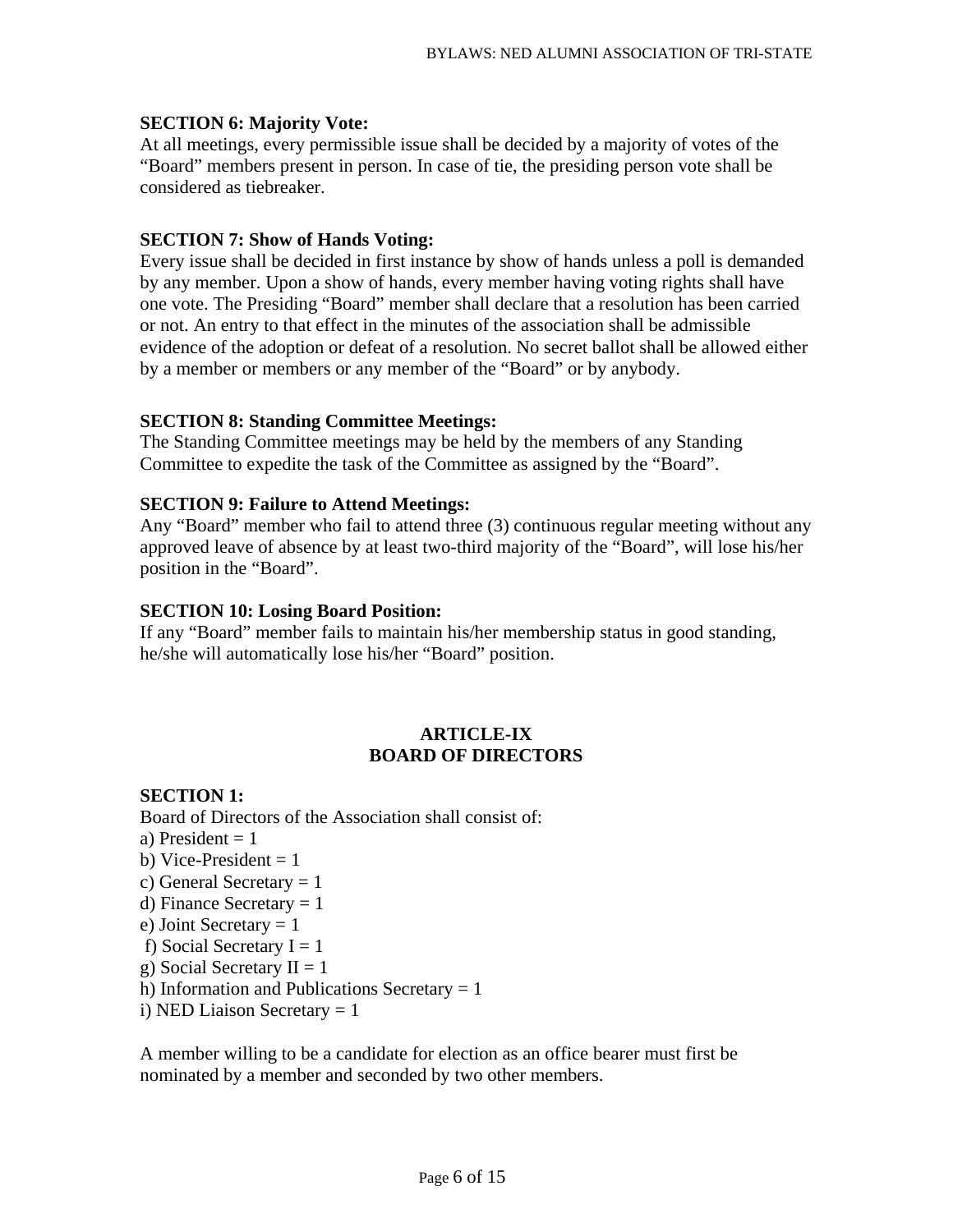The Board Members shall hold their respective offices for a three (3) year period. No member will hold any office in the Association for more than two consecutive terms. Any prior Board Member can seek an election after missing one (1) or more elections of the "Board".

### **SECTION 2: President:**

a) The President shall be principal executive officer of the Association.

b) Subject to the directions of the "Board" and provisions of these bylaws, the President shall be in charge of the day-to-day affairs of the Association

c) Shall see that the Objectives in Article-III and Code of Ethics mentioned in Article-IV, resolution of members, recommendations of the "Board" and provisions of these bylaws are carried into effect.

d) Shall discharge all duties incident to the office of the President and such other duties as may be requested by the "Board".

#### **SECTION 3: Vice-President:**

a) The Vice-President shall assist the President in discharge of the functions stated under Section-2 Item (b), (c)  $&$  (d) above.

b) Shall perform the functions and responsibilities of the President in his absence.

#### **SECTION 4: General Secretary:**

a) Take and keep the records of the minutes of the meetings of the "Board". Within a week, minutes of all the meetings shall be e-mailed to all the "Board" members.

b) Shall see that the notices are duly given in accordance with the provisions of these bylaws or as requested by the "Board".

c) Shall provide a copy of all the records which are necessary to have a hard copy such as but not limited to: bylaws, any changes in bylaws and all filed papers to government.

c) Shall be custodian of all official records, except the records concerning finance, which will be maintained by the Finance Secretary.

d) As authorized by the "Board" and on behalf of the Association shall coordinate with other Secretaries, media and any agency required to be contacted for the events of the Association.

e) Shall perform the duties as may be assigned by the President or the "Board" from time to time.

#### **SECTION 5: Finance Secretary:**

a) The Finance Secretary shall be the chief financial officer of the association and shall have the charge of and be responsible for the maintenance of books of account for the Association.

b) Shall maintain good and clear computerized records of all transactions.

c) Have charge and custody of funds of the Association and be responsible for the receipt and disbursement thereof.

d) Expenses up to US Dollars of 500.00 must have written consent of the President or Vice President.

e) Expenses exceeding US Dollars 500.00 must have approval of the "Board".

f) Shall perform the duties that may be assigned by the President from time to time.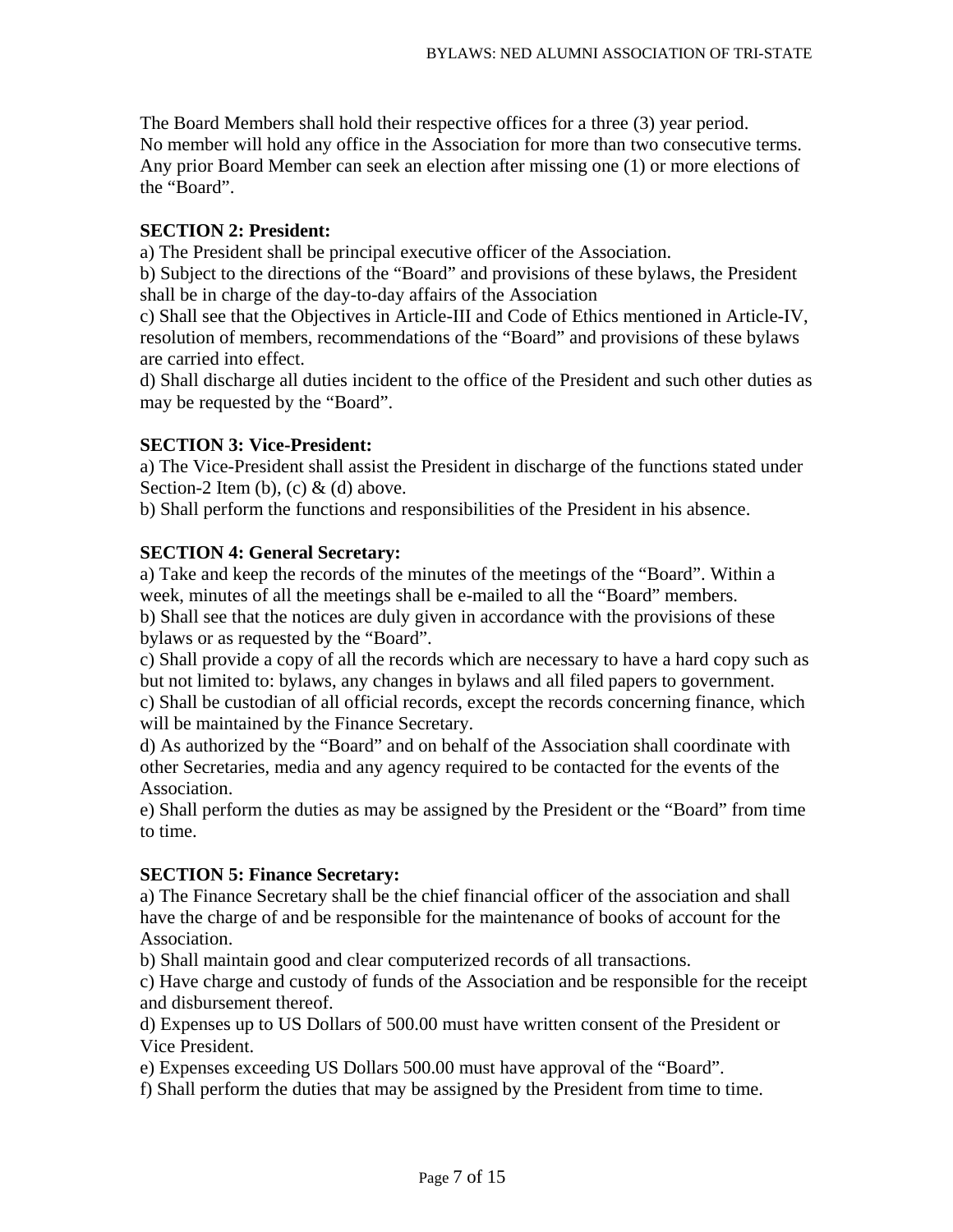#### **SECTION 6: Joint Secretary:**

a) The Joint Secretary shall assist the General Secretary in discharge of the functions stated under Section 4.

b) Shall perform the functions and responsibilities of the General Secretary in the absence of the General Secretary.

### **SECTION 7: Social Secretary I:**

a) The Social Secretary shall be responsible for arranging social activities, annual dinners and other events for the Association

b) Shall make arrangements of party halls, hotels or the place of events in coordination with social events sub-committee.

c) Shall be responsible for the receipt and disbursement of the funds and shall submit accounts after each event.

d) Shall perform the duties that may be assigned by the President from time to time.

#### **SECTION 8: Social Secretary II:**

a) The Social Secretary II shall assist the Social Secretary I in discharge of the functions stated under Section 7.

b) Shall perform the functions and responsibilities of the Social Secretary I in the absence of the Social Secretary I.

#### **SECTION 9: Information and Publications Secretary:**

a) The Information and Publications Secretary shall be responsible for the maintenance of database of members of the Association and shall update record of members from time to time.

b) Shall maintain the website of the Association.

c) Shall coordinate with the publishing Sub-committee for publication of Newsletters, Souvenirs and Program Booklets etc as and when required.

d) Shall perform all duties that may be assigned by the President from time to time.

#### **SECTION 10: NED Liaison Secretary:**

a) The NED Liaison Secretary shall be responsible for coordination between the Association and NED University of Engineering and Technology, Karachi.

b) Shall propose required assistance to meet the requirements of NED University and its students.

c) Shall coordinate with NEDIANS anywhere in the world to achieve the objectives of the Association.

d) Shall arrange lectures/ seminars on behalf of NEDATS at NED University of Engineering and Technology, Karachi.

e) Shall perform all duties that may be assigned by the President from time to time.

#### **ARTICLE-X OTHER APPOINTMENTS**

#### **SECTION 1: Honorary Member:**

An honorary member of the "Board", could be any person approved by the two-third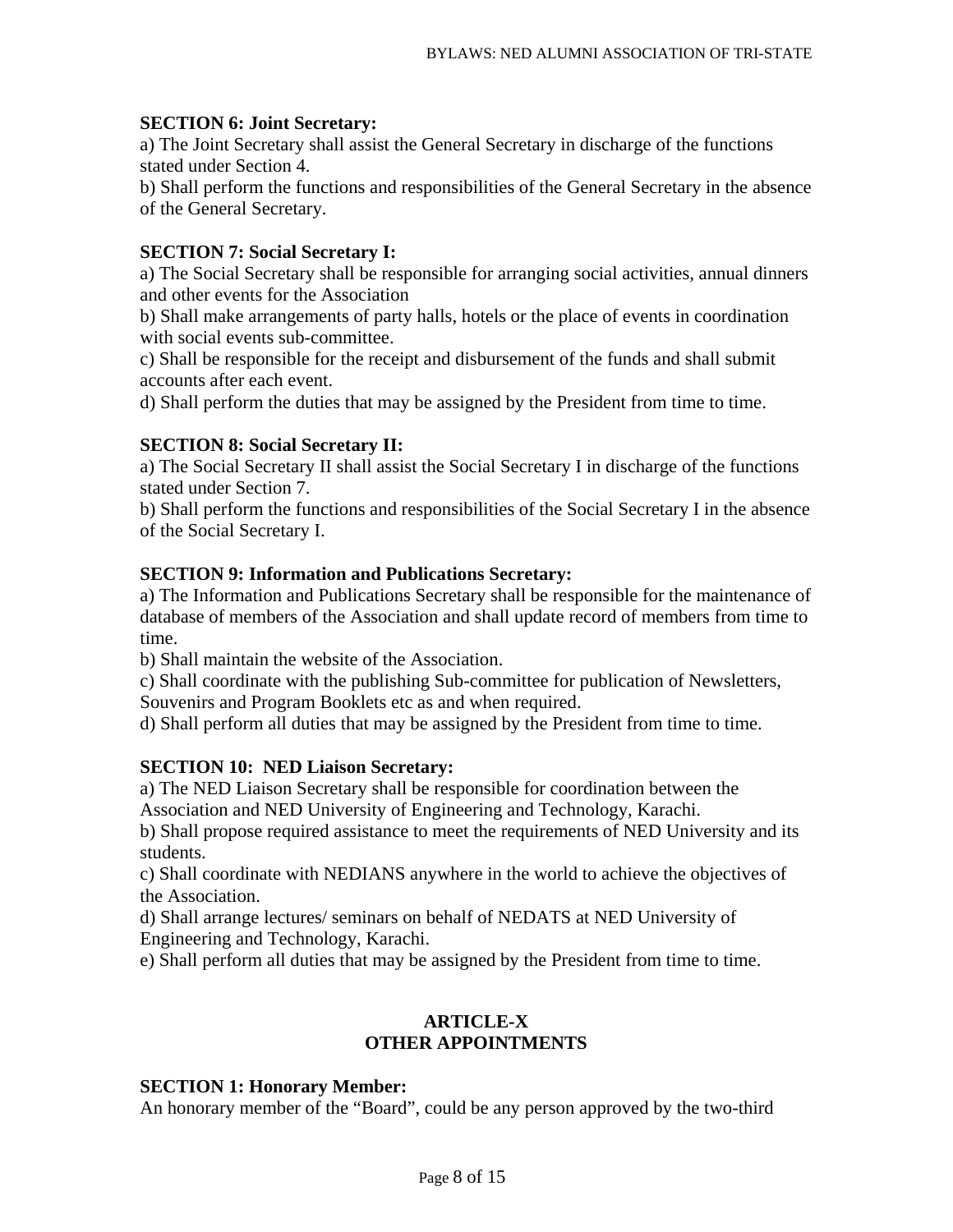majority of the total of the "Board" who plays an important role in performance of the Association and carry out a special task but shall have no right to vote.

#### **SECTION 2: Associate Member:**

Any NEDian who lives outside the defined area of this organization but wants to be associated with this organization, can be an associate member. He/she shall not be the part of general body and cannot become member in good standing.

#### **SECTION 3: Standing Committees:**

A Standing Committee will consist of at least one of the "Board" members for specific tasks such as Sponsorship arrangements, Technical Seminars/ Training, issuance of Newsletters, etc. Other members of the standing committees can be any member of NEDATS with good standing.

#### **Section 4: Advisors:**

The "Board" may nominate Advisor/ Advisors for specific purpose and for specific periods to provide advice as needed to NEDATS.

#### **Section 5: Auditor:**

An Auditor shall be hired by NEDATS, if and when required and approved by the twothird majority of the total of the "Board".

# **ARTICLE-XI OBLIGATIONS**

No indebtedness shall be incurred on behalf of the Association by any office bearer or member.

#### **ARTICLE-XII APPLICATION OF FUND**

NEDATS shall apply its funds only to accomplish the social, welfare and educational objectives and purposes specified in the bylaws.

#### **ARTICLE-XIII BANK ACCOUNT and SIGNING POWERS**

#### **SECTION 1: Opening an Account:**

Any bank account shall be opened by the signature of Four (4) "Board" members namely President, Vice President, General Secretary and Finance Secretary. The type of account shall be checking and two signatures from any of the above "Board" members shall be required to write a withdrawal check.

#### **SECTION 2: Bank Deposits:**

All checks, bills of exchange or other orders for the payment of money, notes other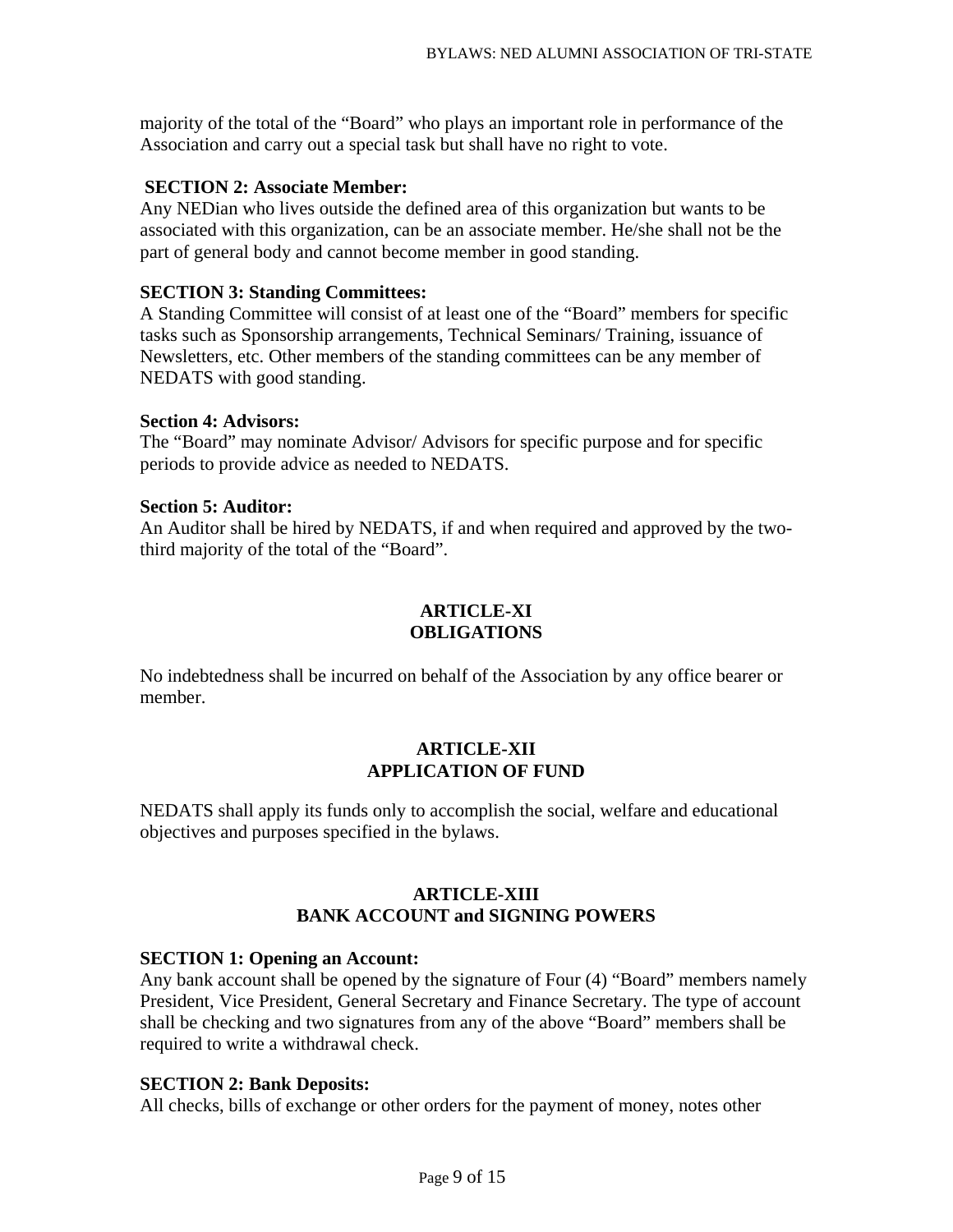evidence issued in the name of NEDATS shall be signed by such officers of NEDATS and in such manner as shall from time to time be determined by resolution of the "Board". Any member of the "Board" may be assigned by the resolution of the "Board" to endorse notes and checks only for deposit with the bank for the credit of NEDATS Account.

### **ARTICLE-XIV SUCCESSION**

#### **SECTION 1:**

In case of vacation, illness/death or any reasons for absence of the President, the succession of heading the business of the NEDATS including holding and leading the meetings shall be in the same order of (a) through (i) as per article IX section 1.

#### **SECTION 2:**

When any position of a board member becomes vacant because of a member's death, resignation, impeachment or for any other reason(s), the position shall be filled within sixty (60) days with a member in good standing who shall be approved by the majority of the "Board". The newly appointed member shall finish the remaining time of the vacated member. If the remaining time is less than one (1) year, it shall not be considered as full term and the member shall remain eligible to contest two (2) consecutive elections as defined in article IX section 1.

#### **ARTICLE-XV DISSOLUTION**

#### **SECTION 1:**

In case the Government authorities request the closure of the activities of NEDATS, the Association shall be dissolved by the "Board".

#### **SECTION 2:**

In the event of dissolution or discontinuance of NEDATS the "Board" shall transfer such funds, money and other possessions after paying all outstanding liabilities to a non-profit organization(s) as approved by the majority of the "Board".

#### **ARTICLE-XVI AMENDMENT**

#### **SETION 1:**

Any proposed amendments, suspensions, alterations in bylaws must be approved by at least two-third majority of the total of the "Board" and shall also be approved by at least (fifty) 50% of the members in good standing.

#### **SECTION 2:**

Any such proposed changes shall be notified in writing to all members of the "Board"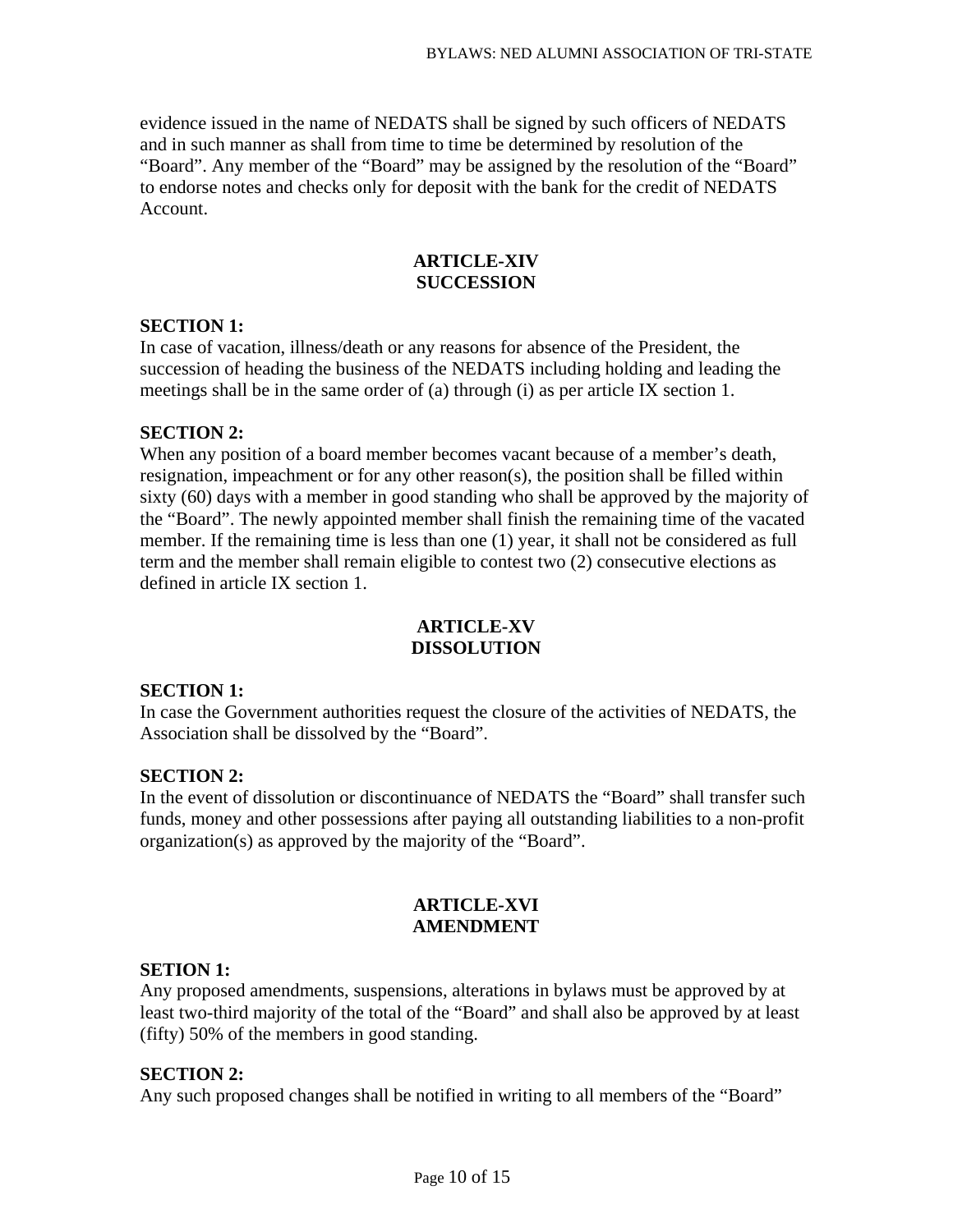through the President, at least seven (7) days prior to the meeting of the "Board".

# **SECTION 3:**

Any such proposed changes shall be notified in writing via e-mail or postal mail to all members in good standing after approval from the Board of such changes at least fifteen (15) days prior to general vote.

# **SECTION 4:**

Any approved changes in bylaws shall be filed with the state where NEDATS has been registered. All new names of "Board of Directors" which may evolve due to election, resignation, death, or incapability of performing duties or for any reason must be filed with the state where NEDATS has been registered. Any changes to these bylaws approved, according to Section 1, 2 and 3 of Article XVI, shall become effective immediately on approval. All members shall be notified via postal or e-mail within a week of approved changes.

# **SECTION 5:**

Section 1, 2, 3, 4 of article XVI is applicable after the first election.

# **ARTICLE-XVII ELECTIONS**

### **SECTION 1: Date for Election:**

An election shall be held every three years for all the approved "Board" positions. At least ninety (90) days prior to due date of election, "Board" meeting shall be held to finalize the exact date of election and members of Election Commission. With the approval of at least two-third majority of the total of the "Board", elections shall be held within thirty (30) calendar days either before or after the due date. Within fifteen (15) days of this meeting, Election Date and members of Election Commission shall be announced and the President shall inform in writing to all the members in good standing.

#### **SECTION 2: Election Commission:**

The "Board" with the approval of at least two-third majority of the total of the "Board" shall appoint a three (3) member Election Commission, who may be a non-member, to hold elections. The Election Commission will comprise of Chairman and two (2) members. Any member of election commission shall not be the member of the sitting "Board" and neither he/she nor any immediate family member shall be contesting election.

Election Commission shall design the ballot and send the ballot in no less than twenty one (21) days prior to the date of election to all the members in good standing. Any method of voting approved by the majority of the board can be adopted. Only in person method of voting cannot be selected. The list of members in good standing shall be provided by the Finance Secretary.

The chairman of election commission shall announce the results in no more than three (3) days after receiving all the ballots.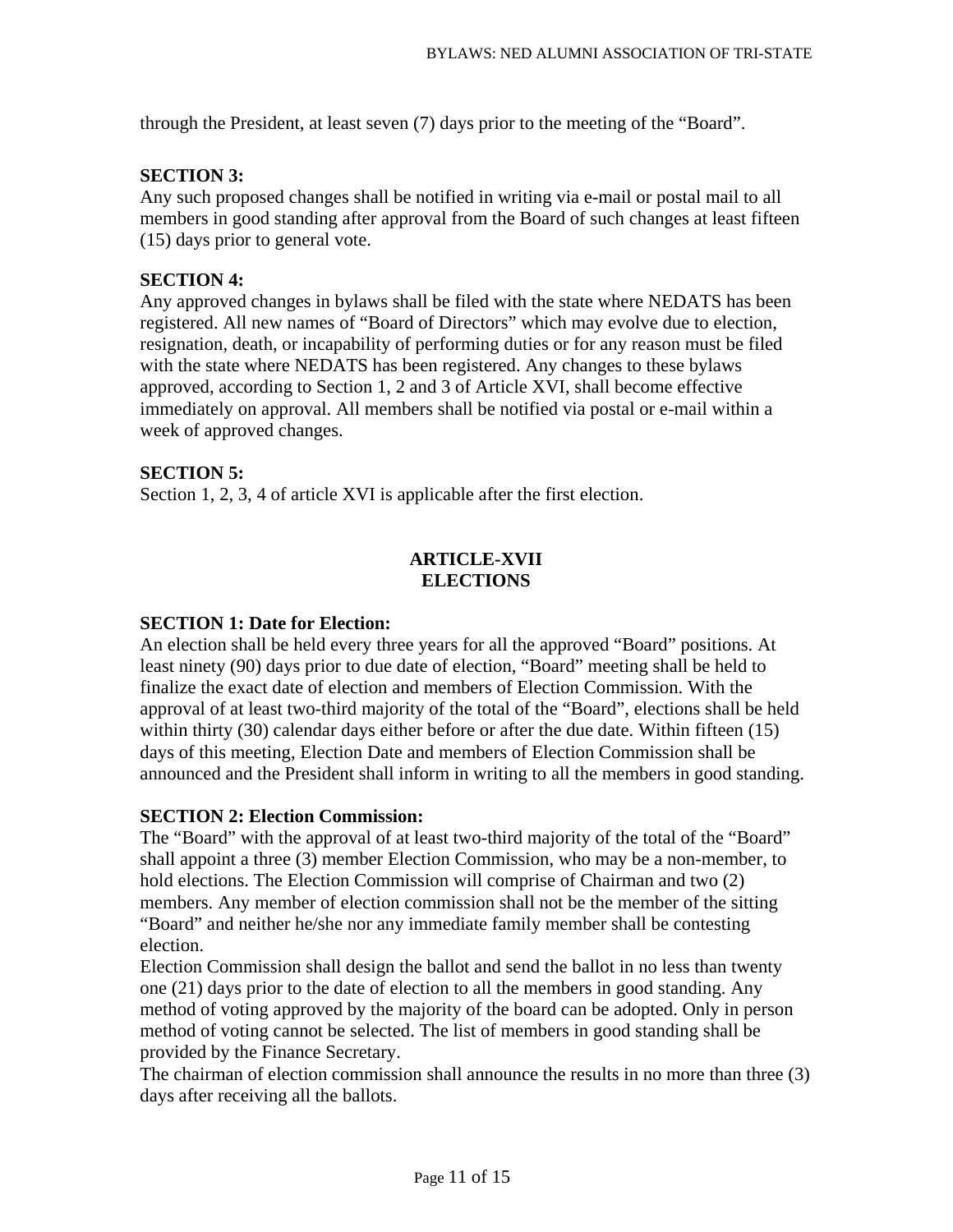# **SECTION 3: Handing Over the Authority:**

The sitting Board of Directors shall hand over the authority along with all the documents including PIN/Passwords related to NEDATS to the incoming elected Board of Directors within fifteen (15) days after the announcement of election results in a neat, transparent and professional manner.

# **ARTICLE-XVIII IMPEACHMENT OF AN ELECTED BOARD MEMBER**

#### **SECTION 1: Reasons for impeachment:**

If an elected official becomes incapable of performing his/her responsibilities due to illness, losing interest in NEDATS affairs and/or missing three (3) consecutive meetings without an approved leave of absence or for any reason; by at least two-third majority of the total of the "Board", the officer may be impeached.

#### **SECTION 2: Motion for impeachment:**

Any member in good standing can file a motion with the signatures of at least 40% of the members in good standing to impeach an elected official. The Finance Secretary shall provide the list of members in good standing or in case motion is filed against him, President or Vice President shall provide the complete list. Motion for impeachment can be filed only against one "Board" member at a time.

#### **SECTION 3: Approval of motion:**

After receiving the motion, within fifteen (15) days, the President, if motion is not against him, shall verify the signatures of the members, approve the motion and notify the member against whom the motion is filed. In case motion is against the President, Vice President shall approve the motion.

Any disputed and non-verifiable signature shall be approved/ disapproved by at least twothird majority of the total of the "Board".

If President or Vice-President or any "Board" member knowingly certifies a fraudulent signature, he/she can no longer hold the position and will be immediately released from his/her duties as a "Board" member and will be barred for life from holding any office in the Association.

#### **SECTION 4: Rights of verifying the motion:**

The "Board" member against whom motion of impeachment is approved has the right to inspect the compete list of verified members who has filed the motion within three (3) days of the approval of motion. Any objection shall be presented in writing to the President or Vice-President within five (5) days from approval of motion. All objections shall be approved or disapproved by the majority of the "Board" within seven (7) days.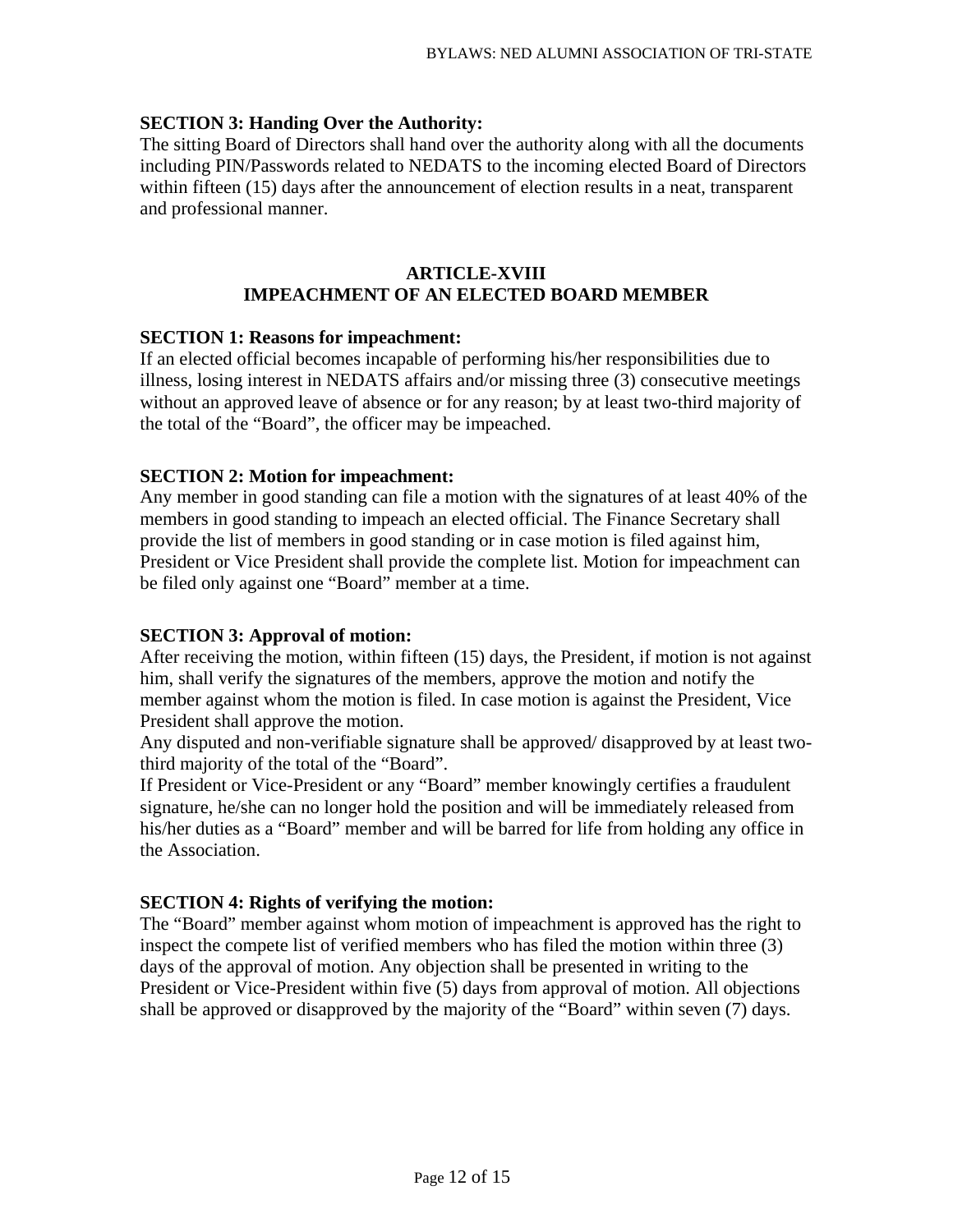#### **SECTION 5: Rescind:**

Once the motion of impeachment is passed by the "Board", the member shall be temporary suspended and shall not take part in any activity on behalf of NEDATS until the case against him/her is resolved.

# **SECTION 6: Overseeing Panel:**

After the motion for impeachment is passed against a "Board" member, the "Board" with the approval of at least two-third majority of the total of the "Board" shall appoint a three member panel, with a Chairman and two members who may be a non-member, to oversee the impeachment process. Any member of Overseeing Panel shall not be the member of the sitting "Board" and neither any immediate family member of the member facing the impeachment.

Overseeing Panel shall design the ballot and send the ballot in not more than fifteen (15) days after the appointment of the panel to the members in good standing. Any method of voting approved by the majority of the board can be adopted. Only in person method of voting cannot be selected. The list of members in good standing shall be provided by the Finance Secretary or by the President.

# **SECTION 7: Voting by the members:**

In order for the impeachment to take effect, the election officer shall get the affirmative vote from at least two third of the members in good standing within thirty (30) days of mailing the ballot. The Chairman of Overseeing Panel shall announce the result in no more than three (3) days after receiving all the ballots.

#### **SECTION 8: Announcement of the result of impeachment:**

Within seven (7) days of successful impeachment, president, in case he is impeached, vice president shall inform all the members via postal or e-mail about the result.

# **ARTICLE-XIX TERMINATION OF OTHER APPOINTMENTS**

Any appointment other than an elected official can be terminated by at least two-third majority of the total of the "Board".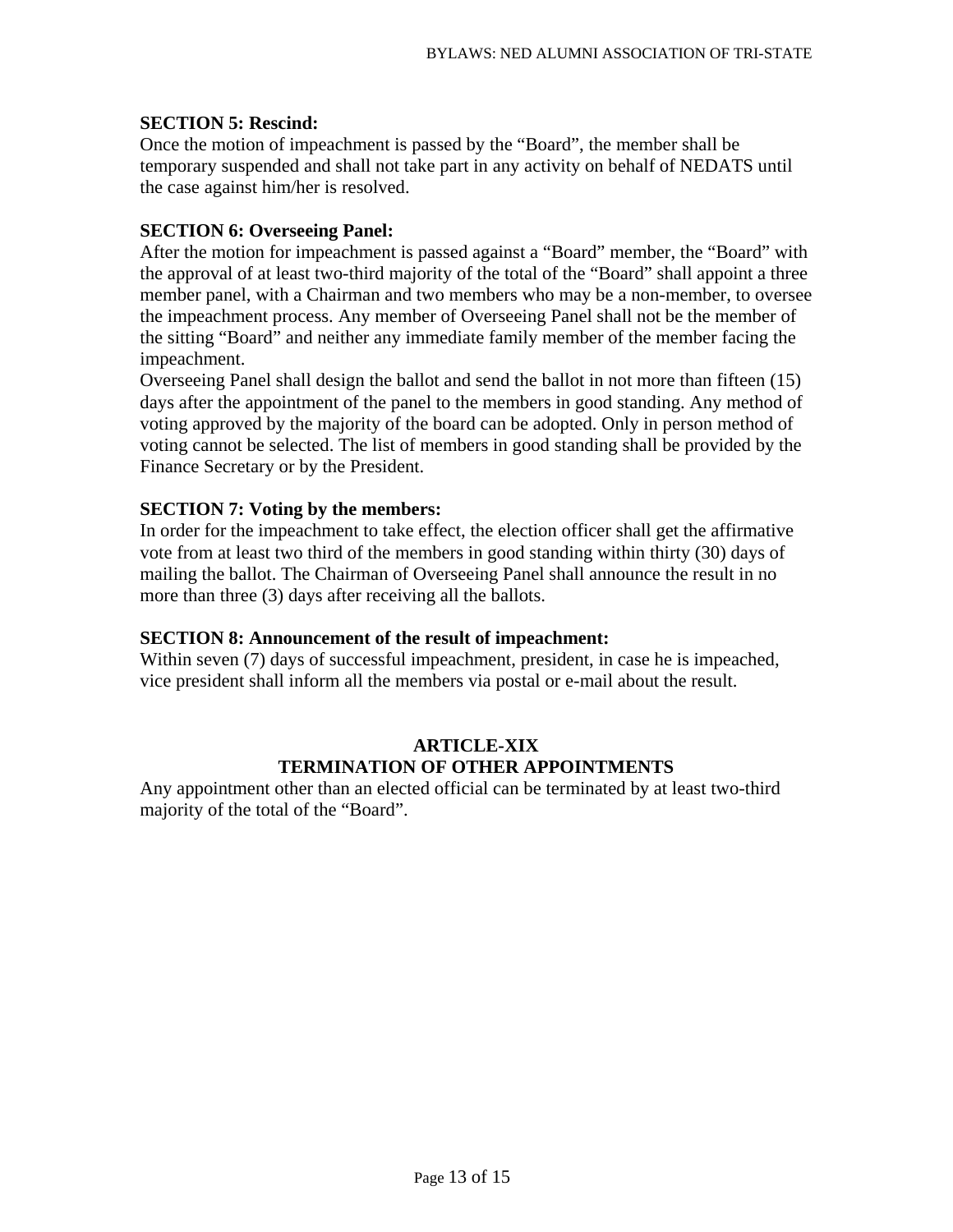

#### AMENDMENT TO BY-LAWS NED ALUMNI ASSOCIATION OF TRI-STATE Filing Number: 100999460, CORPORATION NO. 0100999460

3. NED Alumni Association is organized exclusively for charitable, religious, educational, and St. NED Adurant Association is organized distributions to organizations that<br>scientific purposes, including for such purposes, the making of distributions to organizations that qualify as exempt organizations under section 501 (c) (3) of the Internal Revenue code, or corresponding section of any future tax code. [Purpose clause].

Fax:

 $3$ . No part of the net earnings of the organization inure to the benefit of or be distributable to its the members, trustees, officers, or other private persons, except that the organization shall be authorized and empowered to pay reasonable compensation for services rendered and to make authorized and empowered to hay reasonable complements for the purpose clause hereof.<br>payments and distributions in iurtherance of the purposes set forth in the purpose clause hereof. payments and distributions in the defance of the purposes served anying on of propaganda, or<br>No substantial part of the activities of the organization shall be carrying on of propaganda, or No substantial part of the activities of the organization. The overall not participate in, or<br>otherwise attempting to influence legislation, and the organization shall not participate in, or otherwise attempting to initiative registation, and the organization of statements) any political campaign on behalf of any candidate for public office. Not withstanding any other provision of this document, behalf of any candidate for public office. Not will have any initial to be carried on (a) by an the organization shall not carr; on any other activities not permitted to be carried on (a) by an the organization exempt from federal income tax under section 501 (c) (3) of the Internal Revenue<br>organization exempt from federal income tax under section 501 (c) (3) of the Internal Revenue Code, or corresponding section of any future federal tax code, or (b) by an organization, Code, or corresponding section of any radial creation  $170$  (c) (2) of the Internal Revenue Code, or contributions to which are decucrible under section  $170$  (c) (2) of the Internal Revenue Code, or corresponding section of any luture federal tax code.

IF. Upon the dissolution of the organization, assets shall be distributed for or more exempt If. Upon the dissolution of the organization, assessment of the Internal Revenue Code, or<br>purposes within the meaning of section of 501 (c) (3) of the literal Revenue Code, or purposes within the meaning of section of sort (c) (c) or that be distributed to the federal corresponding section of any lattice retient tax code, or share to discuss the assets not disposed<br>government, or to a state or it cal government, for a public purpose. Any such assets not disposed of shall be disposed by the Court of Common Pleas of the county in which the principal office of of shall be disposed by the Court of Common Pleas of the county in which the principal office of the organization is then localed, exclusively for such purposes or to such organization is the organizations, as said court shall determine, which are organized and operated exclusively for organizations, as said court shall determine, which are organized and operated exclusively for such purposes. [Dissolution clause].